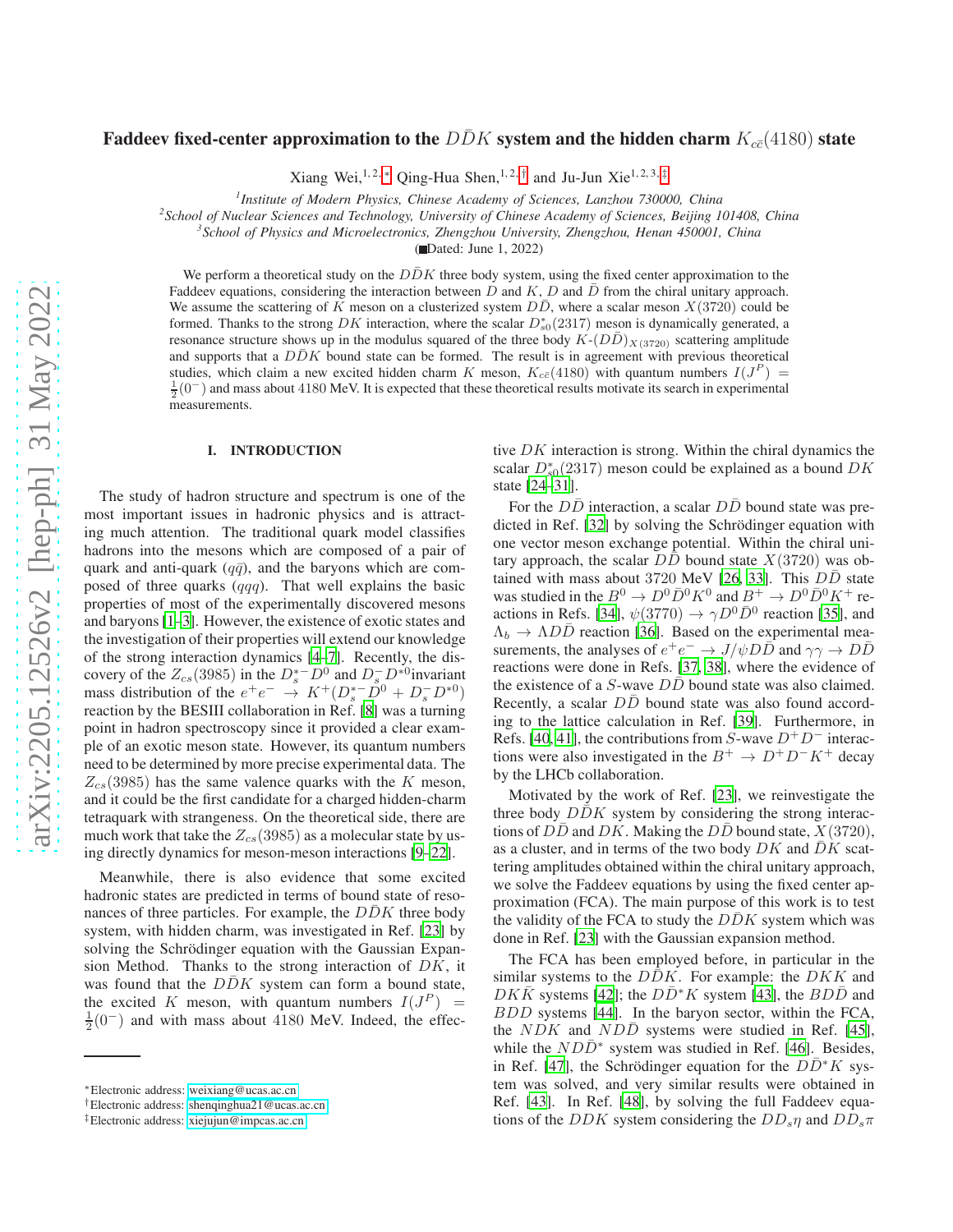coupled channels, the three-body scattering amplitudes were obtained. It was found that an isospin  $I = 1/2$  state is formed at 4140 MeV, which is compatible with the one found in Ref. [\[49\]](#page-5-26) where the  $D-D_{s0}^*(2317)$  system was studied without considering explicit three-body dynamics.

This may indicate that the FCA is a good approximation for the problem where one has a cluster of two particles and allows the third particle to undergo multiple scattering with this cluster. And the cluster is assumed not to be changed by the interaction with the third particle. Intuitively this would mostly happen when the third particle has a smaller mass than the particles in the cluster [\[50](#page-5-27)[–52\]](#page-5-28). This is just the situation of the present  $D\bar{D}K$  system, where we keep the strong correlations of the DD system that generate the scalar meson  $X(3720)$ .

Along this line, in this work, we mainly study the  $D\bar{D}K$ three body system by using the FCA approach, and prove it can produce a bound state. On the other hand, we take the advantage that the  $DDK$  system was already studied with other approach in Ref. [\[23\]](#page-5-5), such that comparison with the result of the above work can give us a feeling of the accuracy of the FCA, which is, technically, much easier than most of other methods to solve the full Faddeev equations.

The paper is organized as follows. In Sec. [II,](#page-1-0) we present the theoretical formalism for studying the  $DDK$  system with the FCA, and in Sec. [III,](#page-4-2) we show our numerical results. Finally, a short summary is given in the last section.

# <span id="page-1-0"></span>II. FORMALISM

We are going to use the FCA of the Faddeev equations in order to obtain the scattering amplitude of the three body  $D\bar{D}K$ system, where  $DD$  is considered as a bound state of  $X(3720)$ , which allows us to use the FCA to solve the Faddeev equations. From the analysis of the  $KX(3720) \rightarrow KX(3720)$ scattering amplitude one could study the dynamically generated hidden charm  $K_{c\bar{c}}$  states.

The important ingredients in the calculation of the total scattering amplitude for the  $DDK$  system using the FCA are the two-body  $DD$  and  $DK$  unitarized s-wave interactions from the chiral unitary approach. Since the form of these two body interactions have been reported in many previous works, we direct the reader for details to Refs. [\[26](#page-5-9)[–28\]](#page-5-29), thus we will directly start with the form factor of  $X(3720)$  that is a bound state of  $D\bar{D}$ .

#### A. Form factor for the  $X(3720)$

We firstly redo the work of Ref. [\[26\]](#page-5-9) including the channels  $D_s^+ D_s^-$ ,  $D\bar{D}$ ,  $\eta \eta_c$ ,  $\eta \eta$ ,  $K\bar{K}$ , and  $\pi \pi$ . Using a cutoff regularization method for the two body loop function and the transition potentials derived as in Ref. [\[26\]](#page-5-9), the Bethe-Salpeter equations can be solved, and then one gets the two body scattering amplitude  $t_{D\bar{D}\rightarrow D\bar{D}}$  in the isospin  $I = 0$  sector. In Fig. [1](#page-1-1) we show the modulus squared of the scattering amplitude  $|t_{D\bar{D}\to D\bar{D}}|^2$  as a function of the invariant mass  $M_{D\bar{D}}$  of

the  $D\overline{D}$  system, where the peak of  $X(3720)$  state is clearly seen. Note that the numerical results are obtained with a cutoff  $\Lambda = 850$  MeV to regularize the loop function for the integral of intermediate two meson propagators. It is found that, by adjusting the value of  $\Lambda$ , there is always a clear peak. For example, with  $\Lambda = 950$  MeV, one could get a peak around 3700 MeV. In addition, the masses of the particles considered in this work are shown in table [I,](#page-1-2) which are taken from the review of particle physics [\[53\]](#page-5-30).



<span id="page-1-1"></span>FIG. 1: Modulus squared of  $t_{D\bar{D}\rightarrow D\bar{D}}$  in the sector of  $I = 0$  as a function of the invariant mass  $\overline{M}_{D\bar{D}}$  of the subsystem  $D\bar{D}$ .

<span id="page-1-2"></span>TABLE I: Particle masses (in MeV) used in this calculation.

|  | Particle $D(\bar{D})$ $\left  D_s^+(D_s^-) \right  K(\bar{K})$ $\pi$ |  | $\eta_c$ |
|--|----------------------------------------------------------------------|--|----------|
|  | Mass 1869.12 1969.49 495.6455 138.04 547.862 2980.916                |  |          |

Next, following Refs. [\[54,](#page-5-31) [55\]](#page-5-32), one can easily obtain the expression of the form factor  $F_R(q)$  for the bound state  $X(3720)$ , which is given by [\[55](#page-5-32)[–57\]](#page-5-33),

<span id="page-1-3"></span>
$$
F_R(q) = \frac{1}{\mathcal{N}} \int_{|\vec{p}| < \Lambda, |\vec{p} - \vec{q}| < \Lambda} d^3 \vec{p} \frac{1}{4E_1(\vec{p})E_2(\vec{p})} \times \frac{1}{M - E_1(\vec{p}) - E_2(\vec{p})} \frac{1}{4E_1(\vec{p} - \vec{q})E_2(\vec{p} - \vec{q})} \times \frac{1}{M - E_1(\vec{p} - \vec{q}) - E_2(\vec{p} - \vec{q})},
$$
(1)

with the normalization factor  $N$ , which is

$$
\mathcal{N} = \int_{|\vec{p}| < \Lambda} d^3 \vec{p} \left( \frac{1}{4E_1(\vec{p})E_2(\vec{p})} \frac{1}{M - E_1(\vec{p}) - E_2(\vec{p})} \right)^2, (2)
$$

where M is the mass of  $X(3720)$ ,  $E_1$  and  $E_2$  are the energies of D and D, respectively. The cutoff parameter  $\Lambda$  is needed to regularize the loop functions in the chiral unitary approach.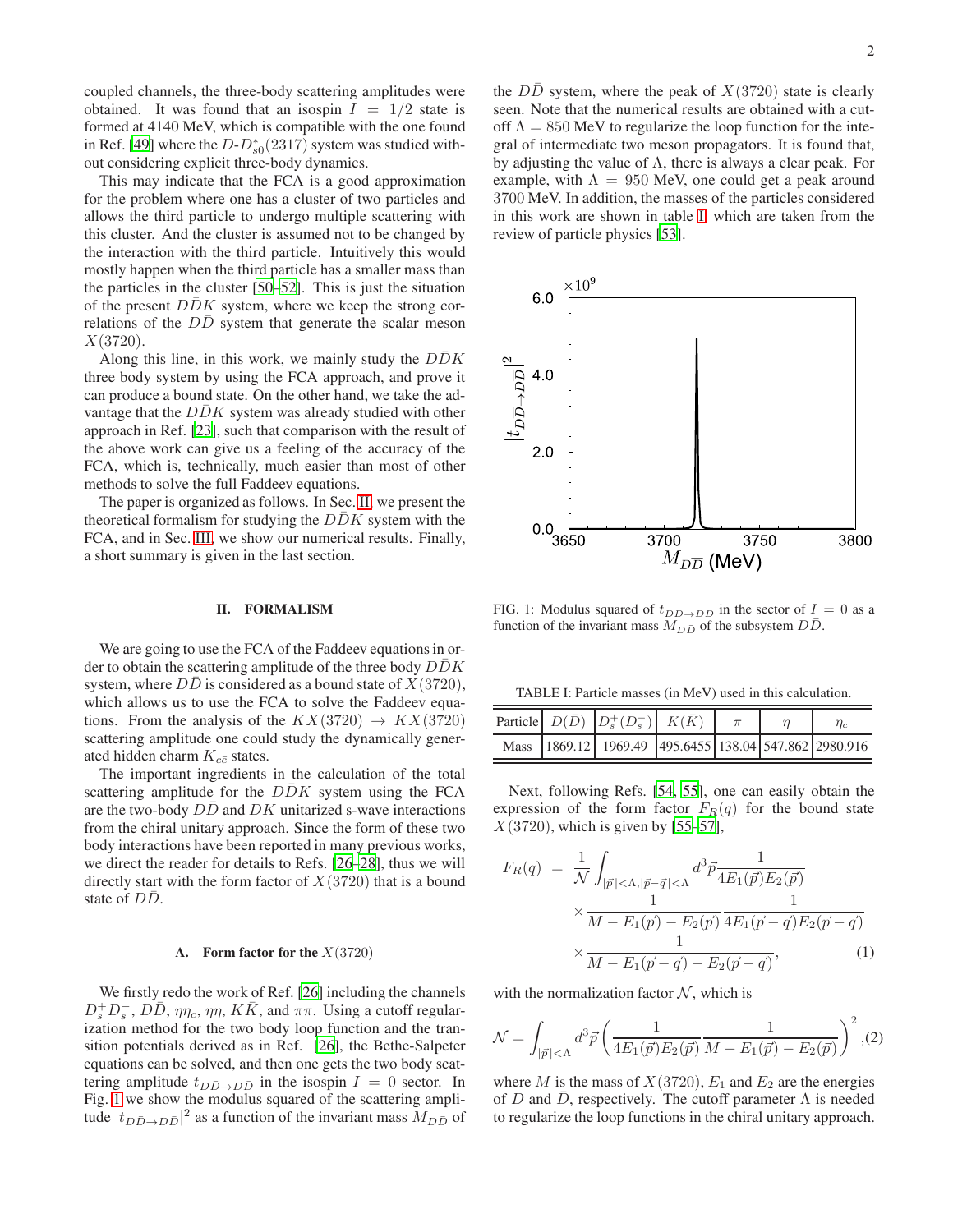

<span id="page-2-0"></span>FIG. 2: Form factor for the  $X(3720)$  as a  $D\overline{D}$  bound state.

In fig. [2](#page-2-0) we show the results of the form factor for  $X(3720)$ as a function of q, where we take  $M = 3720$  MeV and  $\Lambda =$ 850 MeV. In Eq. [\(1\)](#page-1-3) the condition  $|\vec{p} - \vec{q}| < \Lambda$  implies that the form factor is exactly zero for  $q > 2\Lambda$ . Therefore the integration in Eq. [\(1\)](#page-1-3) has an upper limit of  $2\Lambda$ .

#### B. Faddeev equations under fixed center approximation

In the framework of FCA, we consider the  $D\bar{D}$  bound state  $X(3720)$  as a cluster, and the K meson interacts with the components of the cluster. The total three-body scattering amplitude  $T$  can be simplified as the sum of two partition functions  $T_1$  and  $T_2$ , by summing all diagrams in Fig. [3,](#page-3-0) starting from the interaction of particle 3 with particle 1(2) of the cluster. Thus, the FCA equations can be written in terms of  $T_1$  and  $T_2$ , which read [\[58,](#page-5-34) [59\]](#page-5-35)

<span id="page-2-1"></span>
$$
T_1 = t_1 + t_1 G_0 T_2, \t\t(3)
$$

$$
T_2 = t_2 + t_2 G_0 T_1, \tag{4}
$$

$$
T = T_1 + T_2, \tag{5}
$$

where  $T_1$  represents the amplitudes of all multiple scattering processes in which particle 3 first scatters with particle 1 in-

side the cluster, similarly,  $T_2$  represents the amplitudes of all multiple scattering processes in which particle 3 first scatters with particle 2 inside the cluster. While  $t_1$  and  $t_2$  represent, in the present work, the two body scattering amplitudes of  $DK \to DK$  and  $\bar{D}K \to \bar{D}K$ , respectively. We will take the results in the work of Ref. [\[26\]](#page-5-9) for  $t_1$  and  $t_2$ , which will be discussed in following.

In Eqs. [\(3\)](#page-2-1) and [\(4\)](#page-2-1), the  $G_0$  is the K meson propagator between the  $D$  and  $\bar{D}$  in the cluster, which is,

$$
G_0(s) = \frac{1}{2M} \int \frac{d^3 \vec{q}}{(2\pi)^3} \frac{F_R(q)}{(q^0)^2 - E_K^2(q) + i\epsilon},\tag{6}
$$

with  $E_K^2(q) = |\vec{q}|^2 + m_K^2$ , and  $q^0$  is the energy of K meson in the rest frame of the cluster where the form factor  $F_R(q)$  is calculated, and its expression is:

$$
q^{0}(s) = \frac{s + m_{K}^{2} - M^{2}}{2\sqrt{s}}
$$
 (7)

where s is the invariant mass squared of the  $DDK$  three body system.

In Fig. [4,](#page-3-1) we show the real (red line) and imaginary (blue line) parts of  $G_0$  as a function of the invariant mass of the  $DDK$  system.

## C. Scattering amplitude of the three body  $D\bar{D}K$  system

In this work we study the  $K(D\bar{D})_{X(3720)}$  configuration of the  $KD\bar{D}$  system, which means that we need to study the  $DDK$  system where  $DD$  is treated as  $X(3720)$ . Since D and D are isospin  $1/2$  states, then the DD isospin  $I = 0$  state can be written as

$$
|D\bar{D}\rangle_{I=0} = \frac{1}{\sqrt{2}} |(\frac{1}{2}, -\frac{1}{2})\rangle - \frac{1}{\sqrt{2}} |(-\frac{1}{2}, \frac{1}{2})\rangle, \qquad (8)
$$

where the last numbers in the kets indicate the  $I_z$  components of D and  $\bar{D}$  mesons,  $(|I_D^z, I_{\bar{D}}^z\rangle)$ . We take  $D = (D^+, \dot{D}^0)$  and  $\bar{D} = (\bar{D}^0, D^-).$ 

Then the three body scattering amplitude  $\langle D\bar{D}K |t| D\bar{D}K \rangle$ can be easily obtained in terms of the two-body potentials  $V_{KD}$  and  $V_{K\bar{D}}$  derived in Refs. [\[26](#page-5-9), [33](#page-5-10)], which is written as:

$$
T = \langle D\bar{D}K|V|D\bar{D}K\rangle = \left\{ \langle \frac{1}{2} | \otimes \frac{1}{\sqrt{2}} (\langle \frac{1}{2}, -\frac{1}{2} | - \langle -\frac{1}{2}, \frac{1}{2} |) \right\} (V_{KD} + V_{KD}) \{ | \frac{1}{2} \rangle \otimes \frac{1}{\sqrt{2}} (| \frac{1}{2}, -\frac{1}{2} \rangle - | -\frac{1}{2}, \frac{1}{2} \rangle) \} = \frac{1}{2} \{ [ \langle (1,1), -\frac{1}{2} | -\frac{1}{\sqrt{2}} \langle (1,0), \frac{1}{2} | + \frac{1}{\sqrt{2}} \langle (0,0), \frac{1}{2} |] V_{KD} [ | (1,1), -\frac{1}{2} \rangle - \frac{1}{\sqrt{2}} | (1,0), \frac{1}{2} \rangle + \frac{1}{\sqrt{2}} | (0,0), \frac{1}{2} \rangle ] \} + [\frac{1}{\sqrt{2}} \langle \frac{1}{2}, (1,0) | -\frac{1}{\sqrt{2}} \langle \frac{1}{2}, (0,0) | - \langle -\frac{1}{2}, (1,1) |] V_{K\bar{D}} [\frac{1}{\sqrt{2}} | \frac{1}{2}, (1,0) \rangle - \frac{1}{\sqrt{2}} | \frac{1}{2}, (0,0) \rangle - | -\frac{1}{2} \rangle, (1,1) ],
$$
\n(9)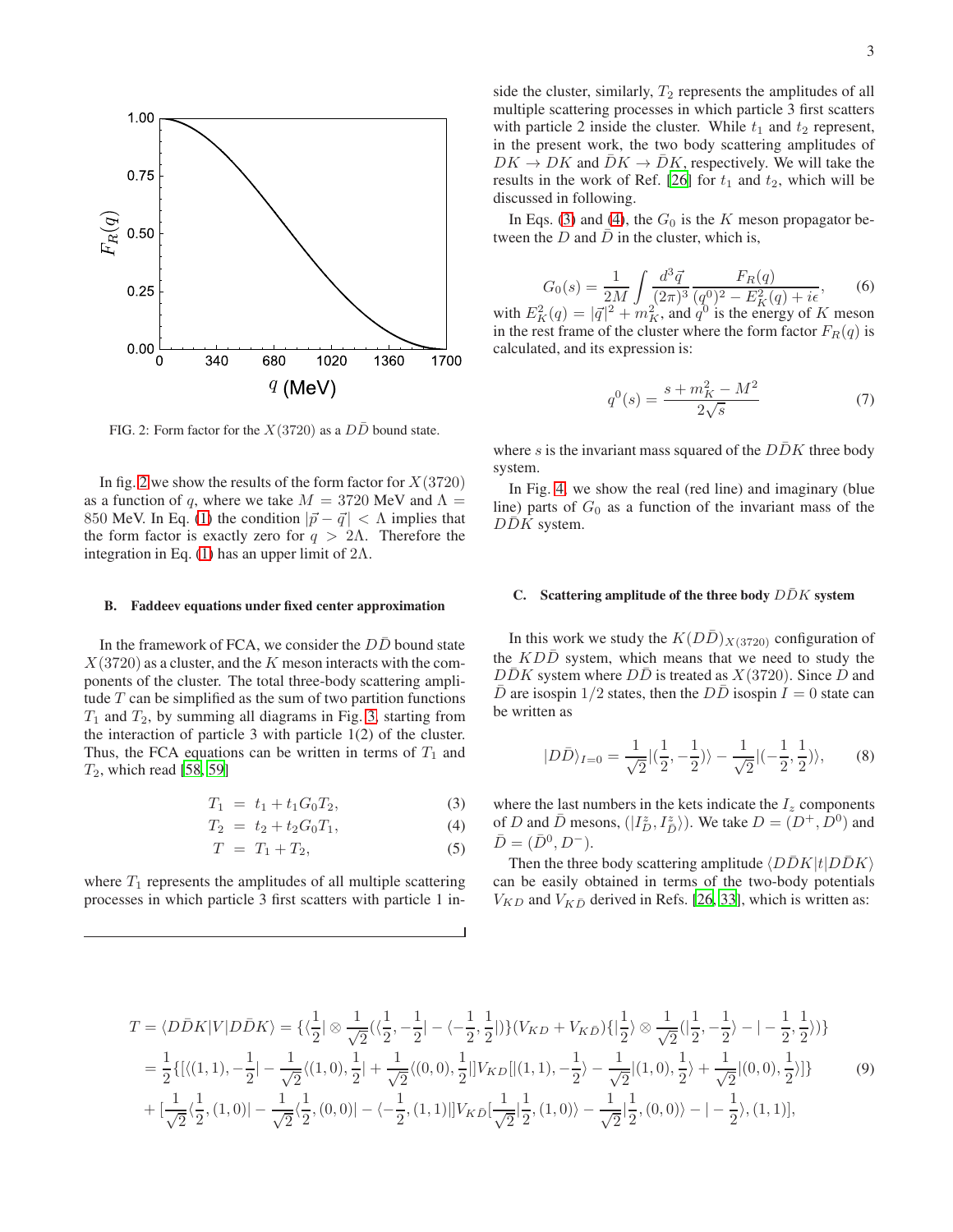

<span id="page-3-0"></span>FIG. 3: Graphical representation of Faddeev equation under fixed center approximation.



<span id="page-3-1"></span>FIG. 4: Real (solid line) and imaginary (dash line) parts of  $G_0$  as a function of the total energy of the three body  $D\bar{D}K$  system.

where the notation for the states in the last equality is  $[(I_{KD}I^z_{KD}),I^z_D]$  for  $t_1$  and  $[(I_{K\bar{D}}I^z_{K\bar{D}}),I^z_{\bar{D}}]$  for  $t_2.$  This leads to the following amplitudes for the single-scattering contribution,

$$
t_1 = \frac{3}{4}t_{DK}^{I=1} + \frac{1}{4}t_{DK}^{I=0},\tag{10}
$$

$$
t_2 = \frac{3}{4}t_{\bar{D}K}^{I=1} + \frac{1}{4}t_{\bar{D}K}^{I=0}.
$$
 (11)

It is worth noting that the argument of the total scattering amplitude  $T$  depends on the total invariant mass squared  $s$ , while the argument in  $t_1$  is  $s_{DK}$  and in  $t_2$  is  $s_{DK}$ , where  $s_{DK}$ and  $s_{\bar{D}K}$  are the invariant masses squared of the external K meson with D and  $\bar{D}$  inside the cluster of  $X(3720)$ , respectively. In the rest frame of the  $X(3720)$ ,  $s_{DK}$  and  $s_{\bar{D}K}$  are given by

$$
s_{DK} = m_K^2 + m_D^2 + \frac{s - m_K^2 - M^2}{2}, \qquad (12)
$$

$$
s_{\bar{D}K} = m_K^2 + m_{\bar{D}}^2 + \frac{s - m_K^2 - M^2}{2}.
$$
 (13)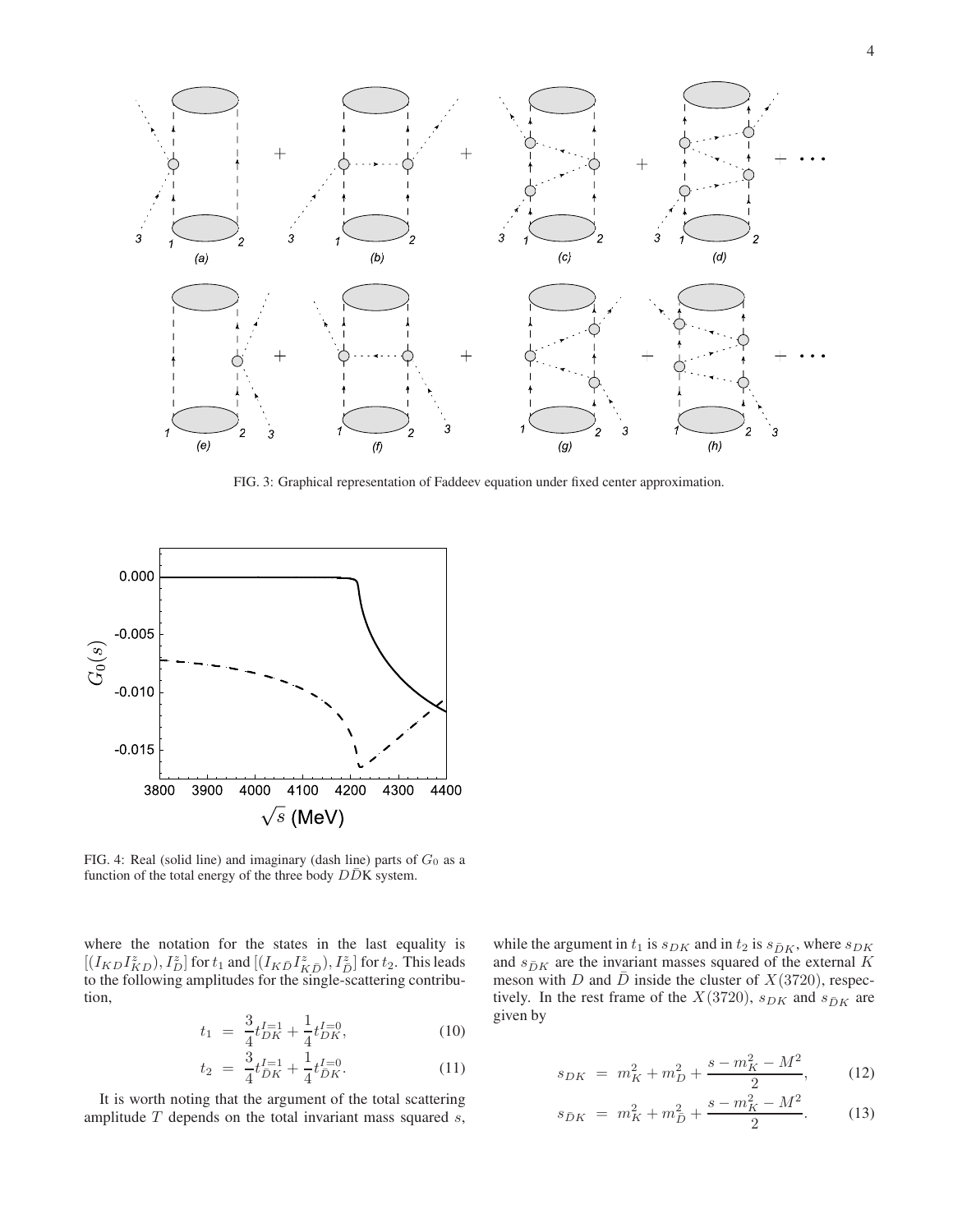$$
t_1 \rightarrow \frac{M}{m_D} t_1,\tag{14}
$$

$$
t_2 \to \frac{M}{m_{\bar{D}}} t_2. \tag{15}
$$

With all the above ingredients, the total scattering amplitude of  $D\bar{D}K$  three body system can be easily obtained,

$$
T = \frac{t_1 + t_2 + 2t_1t_2G_0}{1 - t_1t_2G_0^2}.
$$
 (16)

From the analysis of the  $K(DD)_{X(3720)}$  scattering amplitude T one can identify dynamically generated resonances with peaks in  $|T|^2$ .

### <span id="page-4-2"></span>III. NUMERICAL RESULTS AND CONCLUSIONS

In this section we show the numerical results obtained for the  $D\bar{D}K$  three body scattering amplitude squared with total isospin  $I = 1/2$  and spin-parity  $J<sup>P</sup> = 0^-$ . We evaluate the scattering amplitude T and search for peaks in  $|T|^2$ , which are identified with three body states generated from the  $K(DD)_{X(3720)}$  system.



<span id="page-4-3"></span>FIG. 5: Modulus squared of the total scattering amplitude of  $D\bar{D}K$ three body system in isospin  $I = 1/2$ .

In fig. [5](#page-4-3) we show the modulus squared  $|T|^2$  for the  $KX(3720) \rightarrow KX(3720)$  scattering. One can see that there is a clear and narrow peak around 4191 MeV, which could be associated with the state,  $K_{c\bar{c}}(4180)$ , obtained in Ref. [\[23](#page-5-5)]. However, it was found that the root-mean-square radius of the DK subsystem in the  $D\bar{D}K$  bound state is about 1.26 fm, while those of the  $\overline{DK}$  and  $\overline{DD}$  subsystems are much larger, yielding 2.27 and 2.10 fm, respectively. Here, we take the  $D\overline{D}$ subsystem as a bound state of  $X(3720)$ . Furthermore, taking  $\sqrt{s} = 4191 \text{ MeV, we get } \sqrt{s_{DK}} = \sqrt{s_{DK}} = 2342 \text{ MeV. At}$ this energy, the interactions of  $DK$  and  $DK$  are strong.

It is interesting to mention that a study of Ref. [\[60](#page-5-36)], within QCD sum rules, do not find a  $\bar{D}D_{s0}^{*}(2317)$  bound state, which may indicate that the  $K_{c\bar{c}}(4180)$  is a three body  $\bar{D}\bar{D}K$ molecule, where the  $D\bar{D}$ ,  $DK$ , and  $\bar{D}K$  interactions are important. Though, it is clear that the existence of a  $DDK$ bound state seems to be a robust prediction.

#### IV. SUMMARY

In summary, we have investigated the  $DDK$  three body system assuming that there is a primary clustering of particles  $KX(3720)$  with  $X(3720)$  as a bound state of  $D\overline{D}$  subsystem. By using the fixed center approximation to the Faddeev equations, we have obtained the  $KX(3720) \rightarrow KX(3720)$ scattering amplitude. It is found that there is a clear and narrow peak in  $|T|^2$  around 4180 MeV indicating the formation of a bound  $D\bar{D}K$  state around this energy. These results are in agreement with those obtained in Ref. [\[23](#page-5-5)] using the Gaussian expansion method. Thus, the main value of the present work is not only to provide extra support for the existence of  $K_{c\bar{c}}(4180)$  state but also to test the reliability of the FCA to deal with the  $D\bar{D}K$  system.

Finally, we would like to stress that, thanks to the strong s-wave interactions of  $D\bar{D}$  and  $DK$ , the  $D\bar{D}K$  system can bind. This support the existence of a excited hidden charm  ${\cal K}$ meson,  $K_{c\bar{c}}(4180)$ , with quantum numbers  $I(J^P) = \frac{1}{2}(0^-)$ and mass about 4180 MeV. So far there is no experimental data available on this state [\[53](#page-5-30)]. It is expected that these theoretical results motivate its search in the future experimental measurements (see more discussions in Refs. [\[23,](#page-5-5) [61,](#page-5-37) [62\]](#page-5-38)).

#### Acknowledgments

We would like to thank Prof. Li-Sheng Geng and Prof. En Wang for useful discussions. This work is partly supported by the National Natural Science Foundation of China under Grant Nos. 12075288, 11735003, and 11961141012. It is also supported by the Youth Innovation Promotion Association CAS.

- <span id="page-4-0"></span>[1] S. Godfrey and N. Isgur, Phys. Rev. D 32, 189 (1985).
- [2] S. Capstick, S. Godfrey, N. Isgur, and J. E. Paton, Phys. Lett. B

175, 457 (1986).

<span id="page-4-1"></span>[3] S. Capstick and N. Isgur, Phys. Rev. D 34, 2809 (1986).